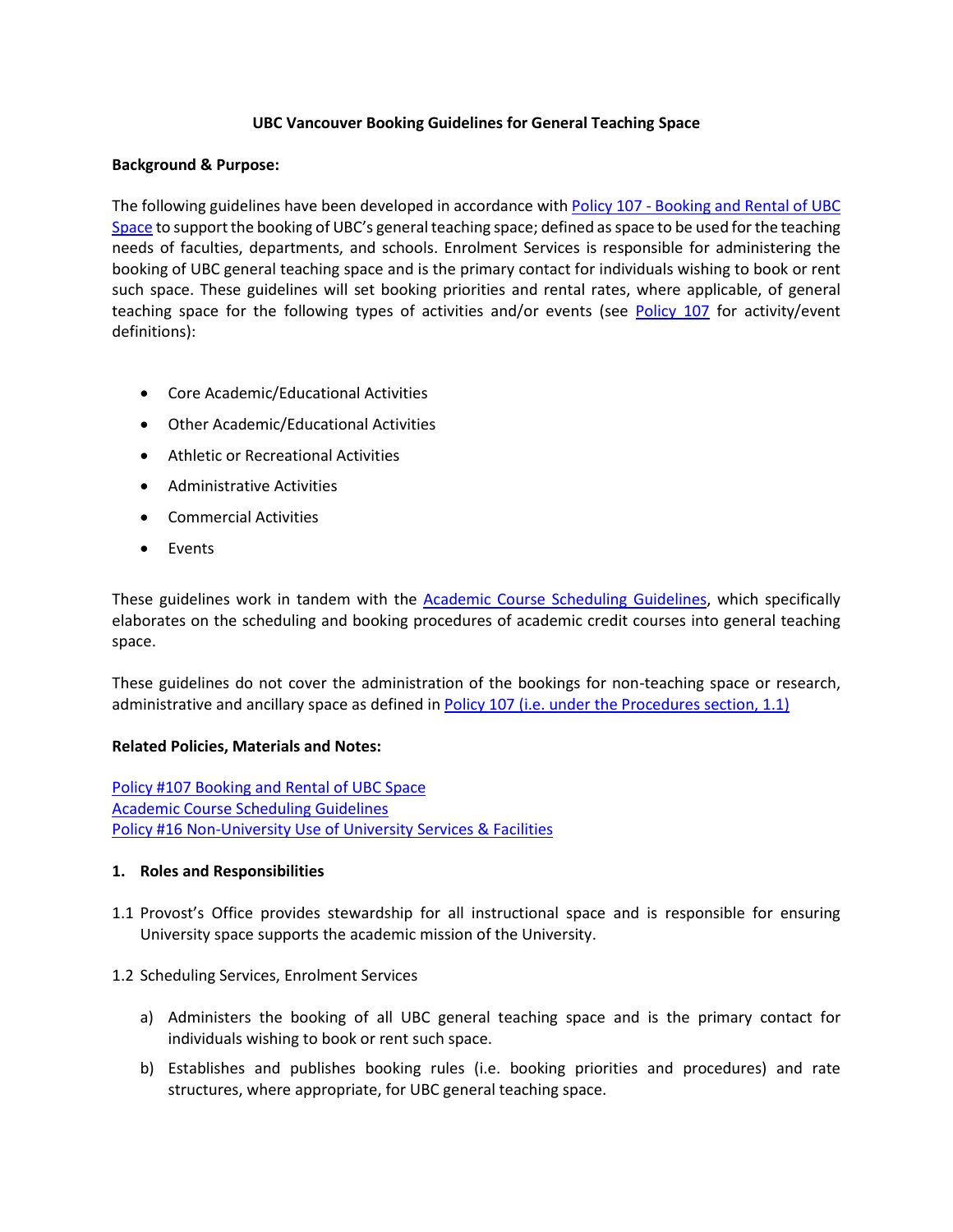- c) Establishes and publishes scheduling production timelines for general teaching space for both winter and summer sessions. Faculties/Departments/Schools
- 1.3 Faculties/Departments/Schools
	- a) Provides designated point of contact(s) to collaborate with Scheduling Services in support of producing the academic course and final exam schedules.
	- b) Determines and submits course offerings and timetable information to Scheduling Services in accordance with the established scheduling production timelines.
	- c) Determines and submits final exam requirements to Scheduling Services in accordance with the established exam production timelines.
- 1.4 Facilities Planning with direction from the Provost's Office
	- a) Manages the UBC Space Inventory. Determines and designates space assignments including general teaching spaces.
	- b) Determines and prioritizes classroom renovation and upgrades. Consults with Scheduling Services on projects affecting general teaching space inventory for booking.
	- c) Oversees the room design and amenities of general teaching space in consultation with campus constituents.

# **2. Principles for Booking General Teaching Space:**

General teaching space is a finite university resource that serves to facilitate teaching and learning. With the significant demand forthese spaces, allocation of general teaching space requires prioritization. These principles have been developed to aid in effective governance of the space and to enable effective decision making for the best use of a limited resource.

- a) Universal Resource: General teaching space belongs to the University as a whole and will be allocated in a transparent manner.
- b) Alignment to UBC Strategic Priorities: Allocation of general teaching space will favor activities that directly align with the University's strategic priorities.
- c) Effective Use: General teaching space will be allocated based on the requirements of the activity such as pedagogy, room amenities and location to enhance the learners' experience and to support achievement of the activity's objectives.
- d) Optimization: General teaching space will be allocated in a manner that aimsto utilize the space(s) to its fullest capacity.
- e) Collaboration and Flexibility: Scheduling Services, faculties, departments, and schools will work together in a collaborative and flexible manner to effectively optimize usage of general teaching space.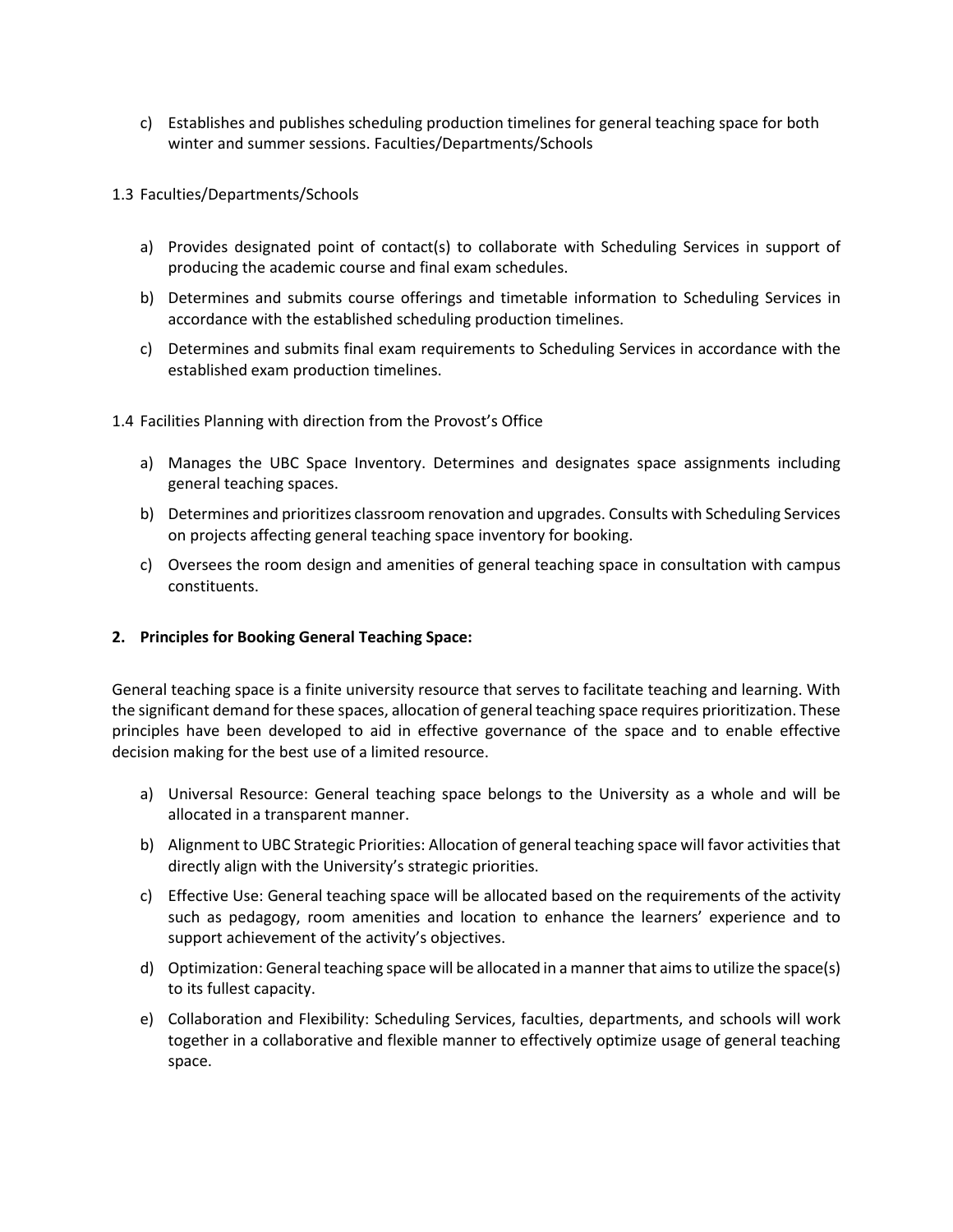# **3. Booking Priorities for General Teaching Space**

- 3.1 Scheduling Services prioritizes the "Academic/Educational Activities" and "Other Activities" for the booking of General Teaching Space in the following order:
	- a) Lectures, seminars, tutorials related to UBC credit course offerings (i.e. UBC degree and diploma courses approved by Senate)
	- b) Examinations related to UBC credit course offerings
	- c) Large scale academic activities that are designated by the Provost (e.g. UBC Jump Start, Imagine UBC).
	- d) Regularly scheduled and/or recurring research activities including research colloquia and research conducted by faculty, staff and students of UBC or under the auspices of UBC (e.g. an academic seminar discussing a specific research topic, instruction sessions for study participants, testing of study participants)
	- e) Senate approved classes, courses and programs offered by UBC but which do not lead to a UBC degree or diploma, which include courses offered by UBC Extended Learning (i.e. UBC ExL, formerly known as Continuing Studies)
	- f) Classes, courses and programs offered by UBC but not approved by Senate, which include courses offered by UBC Extended Learning including Future Global Leaders, Vancouver Summer Program and similar faculty sponsored programs
	- g) Ad-hoc research activities including research colloquia and research conducted by faculty, staff and students of UBC or under the auspices of UBC (e.g. an academic seminar discussing a specific research topic, instruction sessions for study participants, testing of study participants)
	- h) Academic support programming, co-curricular academic programming, and resource programs and activities offered by faculties, schools and/or departments that directly supports overall student academic and personal growth and success (e.g. Peer Assisted Study Sessions)
	- i) UBC conferences, symposia, seminars, presentations and other academic educational activities
	- j) UBC summer community outreach kids camps (e.g., Geering Up, Physics & Astronomy, etc.)
	- k) UBC faculty and staff meetings, training sessions or presentations related to the performance of their duties
	- l) Administrative meetings or other similar activities of student clubs sanctioned by a UBC student's union or UBC Athletics and Recreation, faculty-sponsored student groups, or other similar organizations that are supported by UBC
	- m) Activities of varsity, club and intramural sports teams sanctioned by UBC or a unit thereof, or a UBC students' organization
	- n) External exam partners (e.g. LSAT)
	- o) Non-UBC conferences
	- p) Non-UBC athletic programming and recreational programs
	- q) Commercial Activities and Events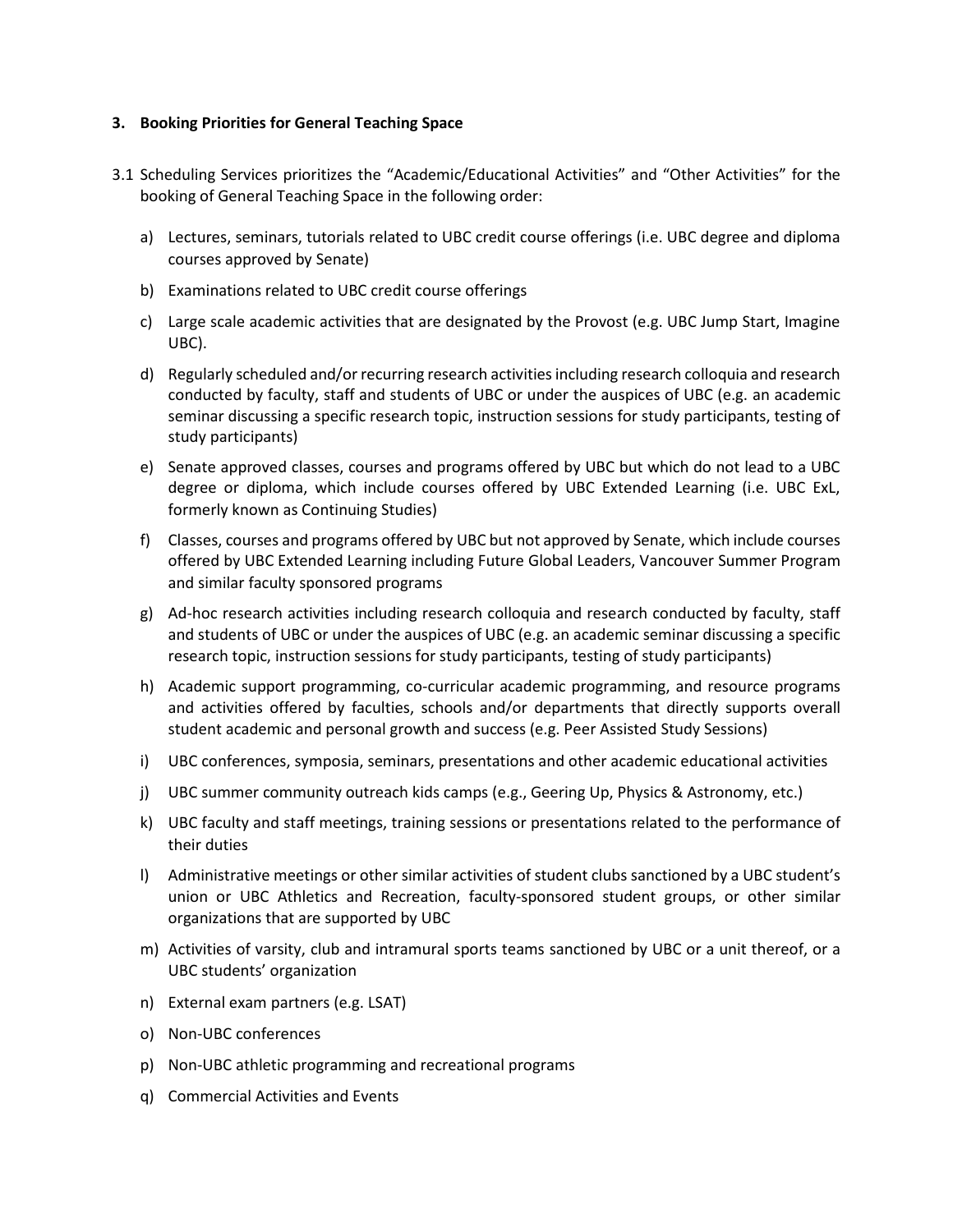# **4. Booking Procedures, Timelines and Rental Rates for General Teaching Space**

# **UBC CREDIT COURSE RELATED BOOKINGS**

4.1 For lectures, seminars and tutorials related to UBC credit course offerings (i.e. 3.1, a):

- a) See the booking procedure for credit courses, under [Academic Course Scheduling Guidelines.](https://facultystaff.students.ubc.ca/enrolment-services/student-records-systems-management/scheduling-services/course-scheduling/guidelines)
- b) See the credit courses timelines, under **Academic Course [Scheduling](https://facultystaff.students.ubc.ca/enrolment-services/student-records-systems-management/scheduling-services/course-scheduling/course-scheduling-timelines) Timelines**.
- c) Rental rates are not applicable.

4.2 For final examinations related to UBC credit course offerings (i.e. 3.1, b):

- a) See booking procedure for final exams, under **Final Exams Scheduling Guidelines**.
- b) See final exams timelines, under Final Exam [Dates and Deadlines.](https://facultystaff.students.ubc.ca/enrolment-services/student-records-systems-management/scheduling-services/exam-scheduling/exam-dates)
- c) Rental rates are not applicable.

# **AD-HOC BOOKINGS**

4.3 For "ad hoc" activities listed in 3.1, "c-q":

- a) See the booking procedure, under **Booking General Teaching Space**. Room booking requests received will be processed as follows:
	- Booking requests for winter and/or summer sessions will be collected for a one-week period (i.e. Monday – Sunday) for each respective session. Request(s) received within the one-week periods will be booked in accordance with their respective priority, after the booking of activities 3.1, a-b.
	- Booking request(s) received after the one-week periods will be processed on a first come, first serve basis.
	- Note: Classroom(s) and building renovation and upgrade requirements may impact the availability and processing of booking requests for general teaching space.
- b) See the room booking timelines for winter and summer sessions, under [Booking](https://facultystaff.students.ubc.ca/enrolment-services/student-records-systems-management/scheduling-services/room-booking-requests-general-teaching-space/bookings-ubc-stafffaculty#booking-release-dates) Release Dates.
- c) Booking requests are for either UBC activities or non-UBC activities. Both types of activities may be subject to Room Rental Rates as listed below in Table 4.3.4.
- 4.3.1 *Room swaps for ad hoc room bookings* may be pursed as follows:
	- a) Requestor to contact Scheduling Services vi[a room.bookings@ubc.ca](mailto:mroom.bookings@ubc.ca) with a written rationale for the room swap request.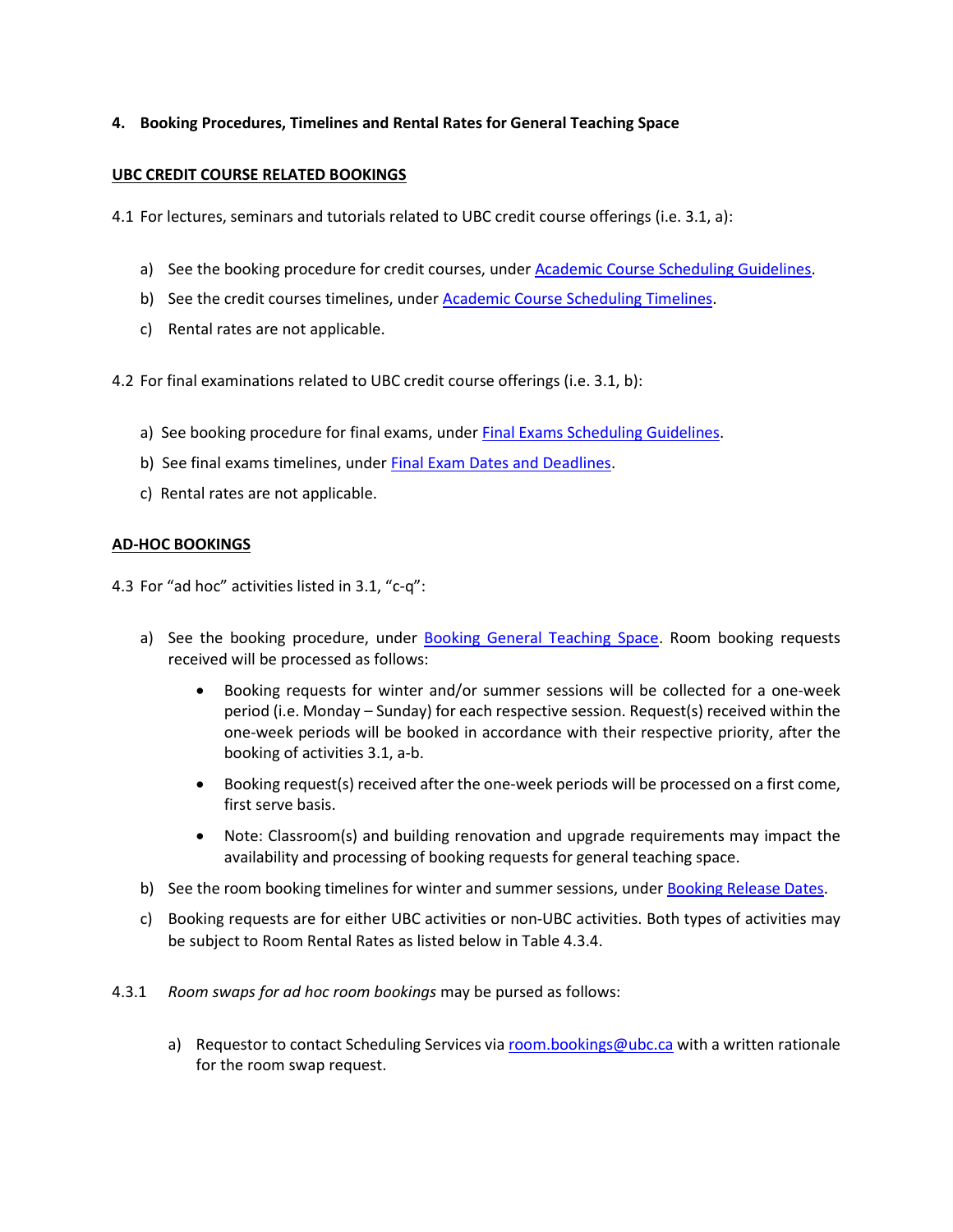- b) Scheduling Services will provide the requestor with a list of possible room swap options and contact information.
- c) Requestor will contact the department/unit with which they are seeking a room swap and discuss/negotiate their room swap request.
- d) If an agreement is reached, the requestor will notify Scheduling Services with details of the swap including documented agreement from both parties.
- e) Scheduling Services will process the room swap as per the documented agreement.
- 4.3.2 *Adjudicating ad hoc room booking request(s) conflicts*. In circumstances whereby there are competing needs for general teaching space(s) that have not yet been booked, Scheduling Services will adjudicate room request(s) conflict(s) within their respective priority grouping, as follows:
	- a) Scheduling Services will inform all parties of room request conflicts (i.e. requests for the same space at the same time) and provide parties with alternatives to consider in attempts to resolve the conflict(s).
	- b) If the conflict is not resolved via 4.3.2 a); Scheduling Services will advise parties to complete and submit a Room Booking Adjudication Form. Forms must be submitted to [room.bookings@ubc.ca](mailto:mroom.bookings@ubc.ca) within three (3) business days of notification by Scheduling Services.
	- c) Scheduling services will review the submitted information from all parties and will consult with the relevant Associate Deans to adjudicate the room request conflict in accordance with the booking principles as outlined in section 2 of these guidelines, particularly 2. (b-d). Other considerations will include activity outreach and impact and economic benefit.
	- d) Scheduling services will advise parties of the final room booking assignment(s).
- 4.3.3 *Ad hoc room booking dispute resolution process*: In the event, after concerted effort, a booking conflict is not able to be mutually resolved between the booking requestor(s) and the Scheduling Services management team, either party may escalate the incident by providing a brief written explanation of the conflict to the Associate Vice President, Enrolment Services & Registrar or designate, who in consultation with the relevant Associate Dean or designate, will adjudicate the dispute. The written explanation should include the nature of the conflict, as well as the potential resolution(s) explored and rationale as to why the alternatives are not reasonably satisfactory in resolving the matter.
- 4.3.4 Ad Hoc Room Rental Rates for General Teaching Space
	- a) Room rentals requested by UBC activity sponsors for UBC activities, with the exception of those from a UBC ancillary unit, will not be subject to room rental charges.
	- b) Room rentals requested by UBC ancillary units for UBC activities, will receive a 50% reduction on the rental rates listed in Table 4.3.4, Room Rental Rates for UBC General Teaching Space.
	- c) Room rentals requested for non-UBC activities will be subject to room rental rates in accordance with Table 4.3.4, Room Rental Rates for UBC General Teaching Space.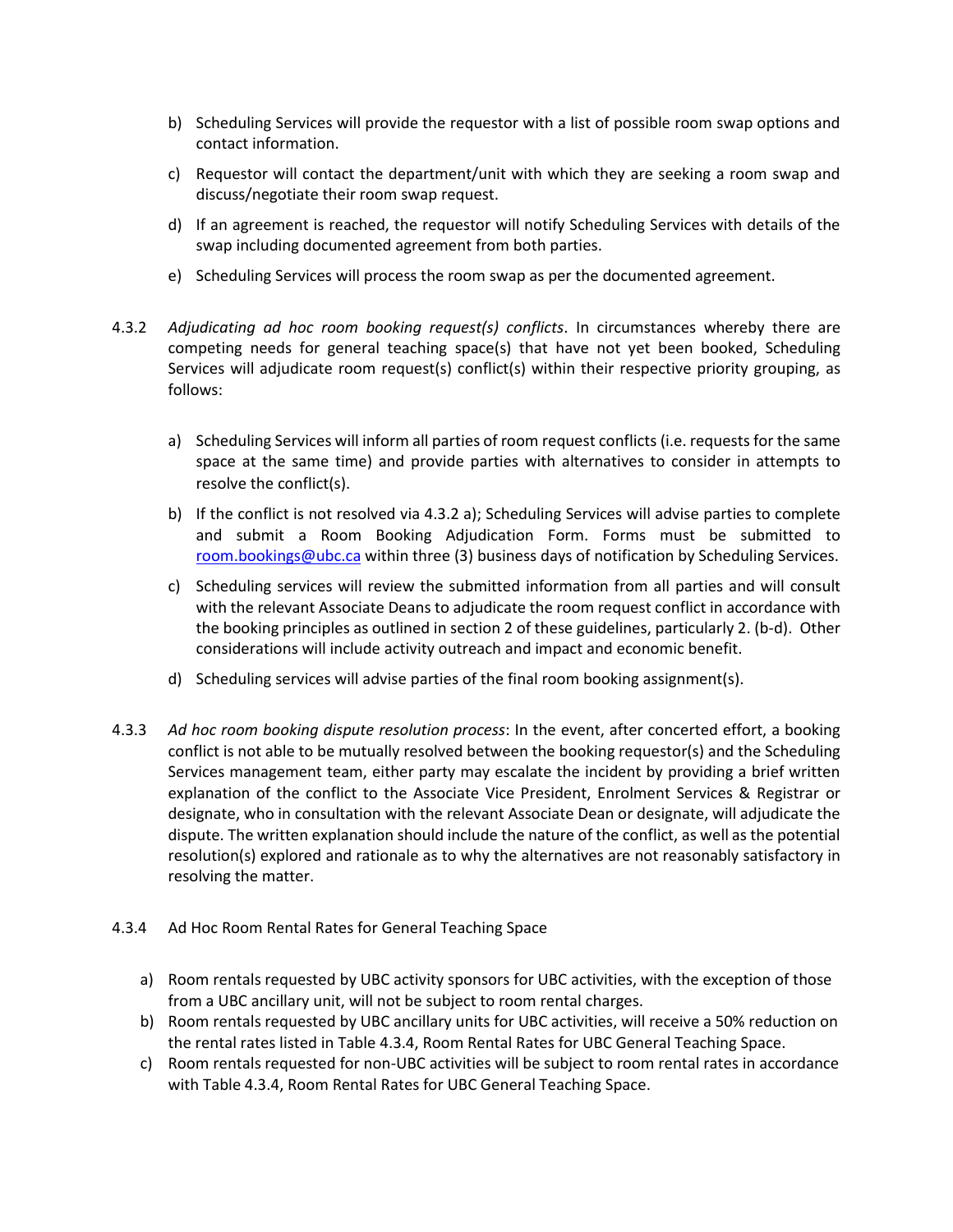|  |  | Table 4.3.4 Room Rental Rates for UBC General Teaching Space |  |
|--|--|--------------------------------------------------------------|--|
|  |  |                                                              |  |

| Room capacity | Minimum charge*** | <b>Hourly Rate</b> |
|---------------|-------------------|--------------------|
| $0 - 20$      | \$100             | \$25               |
| 21-39         | \$160             | \$40               |
| 40-99         | \$180             | \$45               |
| 100-200       | \$320             | \$80               |
| 201-300       | \$380             | \$95               |
| 301-400       | \$440             | \$110              |

*\*Rental rates subject to GST*

*\*\*Rental Rates are effective September 1, 2016*

*\*\*\*Room rentals are charged based on an hourly rate, with a minimum rental of 4 hours*

- 4.3.5 Associated Room Rental Fees
	- *a) Featured Room fees* are applied in addition to the room rental rate(s) listed above in Table 4.3.4, to rooms that are deemed to be in high rental demand. See [Featured Room Fees.](https://facultystaff.students.ubc.ca/enrolment-services/student-records-systems-management/scheduling-services/room-booking-requests-general-teaching-space/non-ubc-individualsgroups-bookings#room-rental-rates)
	- *b) Room Opening and Closing fees* are additional fees that are applied to room rentals if your rental period falls outside of a building's regular operating hours and requires UBC Building Operations to provide access or lock up. Note: academic courses are exempt from this fee. Se[e Building Operations Opening & Closing Fees.](https://facultystaff.students.ubc.ca/enrolment-services/student-records-systems-management/scheduling-services/room-booking-requests-general-teaching-space/non-ubc-individualsgroups-bookings#building-operations-opening-and-closing-fees)
	- c) *IT Audio Visual fees* may be incurred if you require additional AV support or equipment rentals. Contact IT Audio Visual Services: [av.helpdesk@ubc.ca](mailto:av.helpdesk@ubc.ca) or call (604) 822-7956 for more information.
- 4.3.6 *Ad hoc room booking cancellation(s), refunds and no shows*: Room bookings are in high demand and early notification of cancellation is required to ensure space is being fully utilized. To cancel a room booking or a portion thereof, promptly email your cancellation request to [room.bookings@ubc.ca.](mailto:room.bookings@ubc.ca) Cancellation requests must provide the following information, which is found on the booking confirmation e-mail:
	- Booking reference # (e.g. 2017-01-01 11\_08\_14BKCEE970)
	- Booking name (e.g. CUS JDC West)
	- Room (e.g. ANGU 296)
	- Date(s) (e.g. Friday, August 18, 2017)
	- Time (e.g. 7:00-19:00)